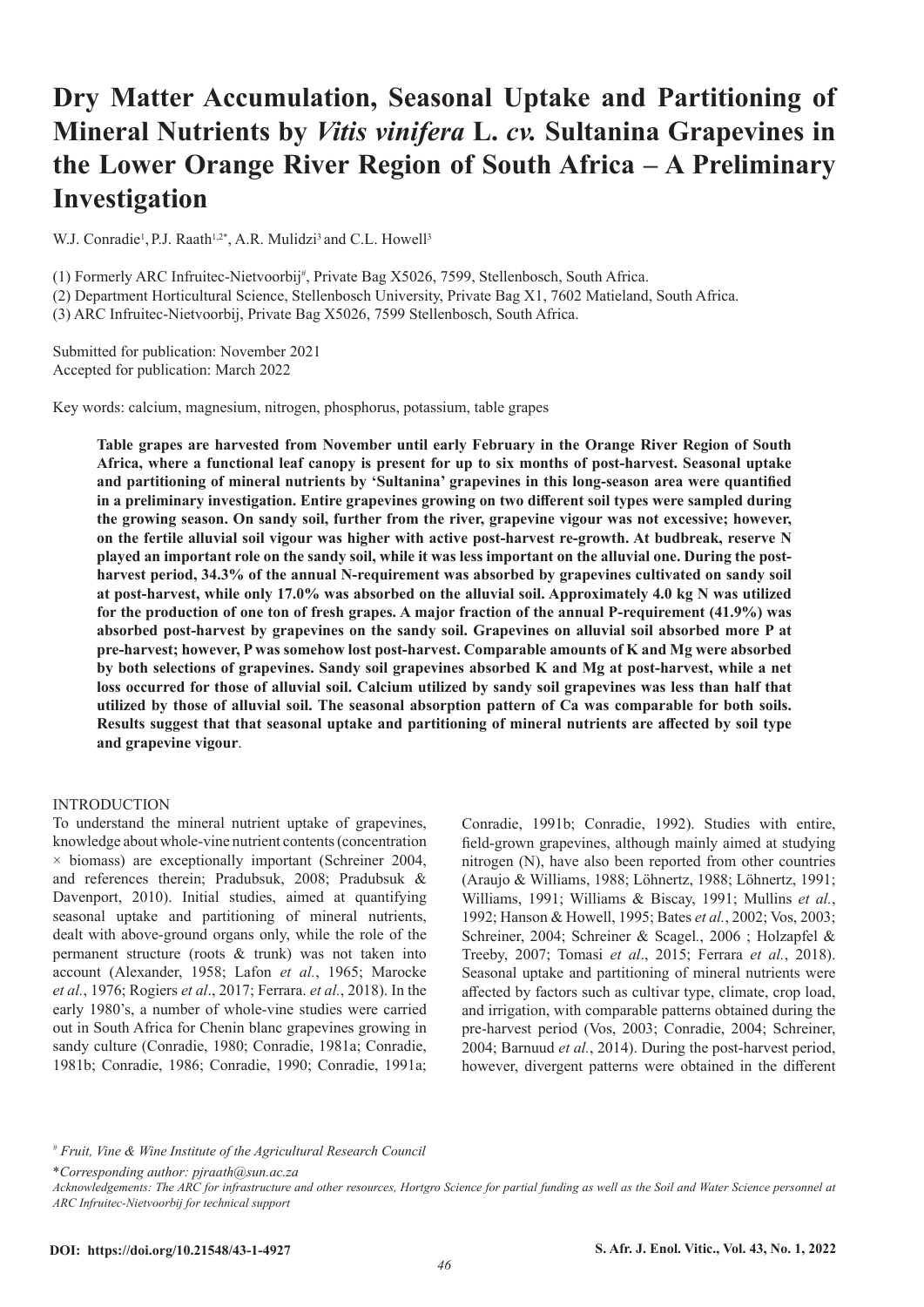studies.

In warm countries, such as South Africa, there is a functional canopy for up to four months after harvest (Conradie, 1991a; Leão & Chaves, 2020). Roots grow vigorously during this specific period, resulting in active uptake of N, phosphorus (P), potassium (K), calcium (Ca) and magnesium (Mg) (Conradie, 1980; Conradie, 1981a; Conradie, 1981b; Pradubsuk & Davenport, 2010; Rogiers *et al.*, 2017). The amount of N absorbed during the postharvest period varied between 27% and 38% of the annual requirement, with the largest fraction (68%) of N absorbed during this period being retained in grapevine roots, trunks and cordons (Conradie, 1986; Pradubsuk & Davenport, 2010). Nitrogen absorbed during the post-harvest period account for up to 60% of the total amount of N-reserves present at the start of the next season (Conradie, 1992; Masclaux-Daubresse *et al.,* 2010; Ferrara *et al.* 2018). In cool areas, where the leaf canopy is functional for only a short period after harvest (Hanson & Howell, 1995; Bates *et al.*, 2002), nutrients are less effectively absorbed during this stage (Mårtensson, 2020). Consequently, even though roots may accumulate N during this short post-harvest period (Bates *et al.*, 2002; Schreiner & Scagel, 2006), an apparent loss of N has been reported in short-season growing areas (Hanson & Howell, 1995).

In contrast to short-season growing areas, an exceptionally long post-harvest period may be experienced in extremely warm areas, such as the Orange River Region of South Africa. Although grapevines in other regions of the country are mainly harvested in February, table grapes in the Orange River Region are generally harvested from November until the beginning of February, resulting in a post-harvest period of up to six months. Active vegetative growth is a common phenomenon during this period, especially on the alluvial soils in the flood-plain of the Orange River, while it occurs to a lesser extent on the sandy soils further from the river. The dry matter partitioning, seasonal uptake, and partitioning of mineral nutrients have not yet been properly quantified for such a long-season growing area. Therefore, the objective of this preliminary investigation was to address above-mentioned aspects, using field-grown grapevines on two different soil types commonly found in the region.

## MATERIALS AND METHODS

#### **Sandy soil further away from the river**

The study was carried out in a commercial *Vitis vinifera* L. (*cv.* Sultanina) vineyard, planted in 1989 on a sandy soil further from the river near Augrabies. This locality, situated at an altitude of 650 m and 28° 66' South latitude, is in a class V climatic region (Winkler, 1962). The well-aerated soil belonged to the Plooysburg form (Soil Classification Working Group, 1991), and consisted of 600 mm to 900 mm of gravelly, sandy loam on undulating, nodular limestone (Aridisol, USDA soil classification). Grapevines were grafted onto 110 Richter rootstock, planted 3.0 m  $\times$  1.8 m, trained on a gable trellis with four cordon arms (Zeeman, 1981) and cane pruned, allowing ten canes per grapevine and 12 to 18 nodes per cane. Normal management practices, as applicable to table grape vineyards, were followed. The vineyard was irrigated by means of 4.0 L/h drippers,

spaced 0.6 m apart. Annual fertilisation, generally applied in three increments (after budbreak, fruit-set, post-harvest), amounted to 120 kg N/ha, 32 kg P/ha and 76 kg K/ha. Entire grapevines, of which there were two at each sampling date, were randomly harvested six times during the 1999/2000 season – *i.e.* before bud break  $(8-10 \text{ August})$ , fruit set  $(22-24$ September), harvest (10-12 December), end February, end April (start leaf senescence), and end June (end leaf fall). Due to the destructive nature of the sampling of the grapevines as well as the preliminary nature of the study, no more than two of them could be removed at each sampling time to minimize losses to the producers. The root system of each grapevine was manually excavated down to a depth of 0.75 m, from a 3.24 m<sup>2</sup> area (1.8 m  $\times$  1.8 m). Roots were carefully removed from the soil by hand. Excavated grapevines were separated into fine roots (diameter  $\leq$  2 mm), medium and thick roots (diameter > 2mm), trunk (including below-ground portion), cordon wood (older than one year), shoots (current season's growth), leaves, and clusters. Separated tissues were dried in a forced-air oven at 60°C until sample weight became constant. Dry tissues were weighed and ground to pass through a 40-mesh screen. Total N concentration of each sample was determined by combustion (Campbell, 1991), while P, K, Ca, and Mg were determined following dry ashing in a microwave furnace and uptake into acidified aqueous solution by use of a Varian 200 inductively coupled atomic emission spectrometer.

## **Fertile alluvial soil in flood-plain of Orange River**

The study was carried out in an own-rooted Sultanina vineyard, planted in 1998 in the Blouputs area. This locality, situated at an altitude of 455 m and 28° 50' South latitude, is also a class V climatic region (Winkler 1962). During the summer months (*i.e.* from December to February), maximum temperatures at Blouputs follow similar trends to those observed at Augrabies but are generally about 2°C higher. Furthermore, maximum and minimum temperatures for the two years of the field study were similar (data not shown). The soil, a loamy-sand texture, belonged to the Dundee form (Soil Classification Working Group, 1991) and consisted of alluvial deposits (Entisol, USDA soil classification). Grapevines were planted  $3.3 \text{ m} \times 1.8 \text{ m}$  and the vineyard was flood-irrigated. Training system, pruning, and management practices were identical to those at the sandy soil further from the river. Entire grapevines, of which there were two at each sampling date, were harvested six times during the  $2001/2002$  season – *i.e.* before bud break (6-8 August), fruit-set (19-21 September), harvest (12-14 December), end February, end April (start leaf senescence), and end June (end leaf fall). Analytical procedures were similar to those described above.

The amounts of the different macro-elements contained in each of the organs at each of the six sampling dates were calculated by multiplying the dry weight of each organ with the concentration of the different elements (B) in the organ harvested for analyses.

The amount of N, P, K, Mg, and Ca in the plant tissues were calculated as follows:

$$
A = DMP \times B \times 10 \tag{Eq. 1}
$$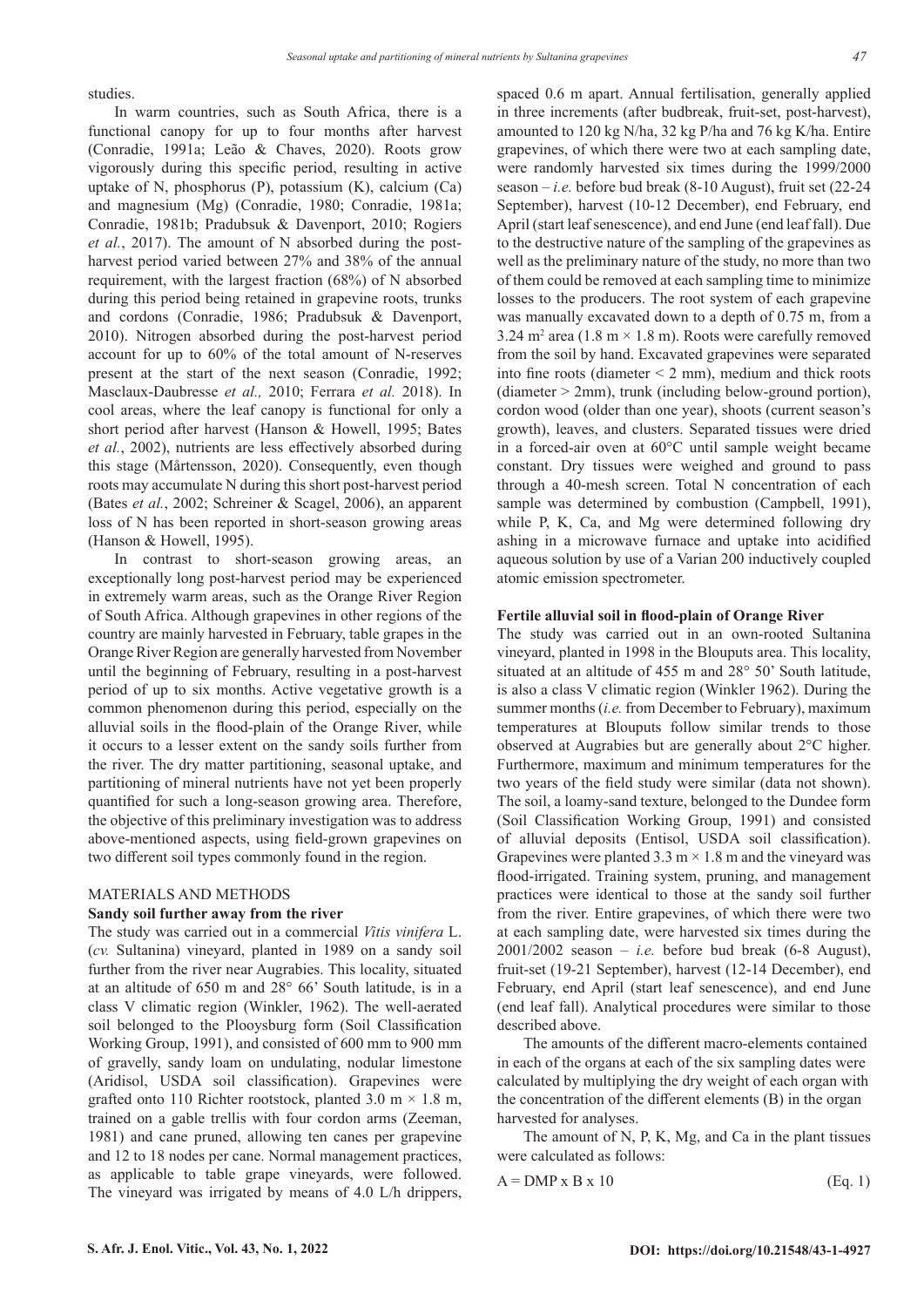where A is the amount contained (kg/ha), DMP is the dry weight in t/ha, B is the plant element concentration  $(\%)$  and 10 is the conversion factor to obtain kg/ha.

Due to logistical and budgetary constraints, it should be noted that the use of isotopes was beyond the scope of the study. As the objective of the investigation was to quantify dry matter partitioning, seasonal uptake, and partitioning of mineral nutrients in a long-season growing area in a preliminary field study, the nature of the study was such that no treatments were applied that could be replicated.

## RESULTS AND DISCUSSION

## **Accumulation of dry matter**

For the grapevines on the sandy soil further from the river near Augrabies, dry mass of roots (6.85 kg) accounted for 59% of total dry mass (11.61 kg) at budbreak (Fig. 1). In studies with field-grown grapevines (Williams, 1991; Williams & Biscay, 1991; Mullins *et al.*, 1992; Hanson & Howell, 1995; Bates *et al.*, 2002; Schreiner & Scagel, 2006; Grechi *et al.,*  2007; Kodur *et al.,* 2010), dry mass of roots rarely exceeded 3 kg per grapevine. Even though variability of vine size and soil properties can make it difficult to obtain accurate biomass data for roots (Schreiner, 2004; Kodur *et al.,* 2010), above-mentioned indicated that the root system was well developed at Augrabies. In accordance with previous results (Conradie, 1980; Schreiner & Scagel, 2006), dry mass of roots declined between budbreak and fruit-set, whereafter there was a gradual increase. On account of grapevines not being sampled at veraison, it was not possible to ascertain whether dry mass of roots declined between veraison and harvest (Conradie, 1980; Williams, 1991). Dry mass of the trunk showed a gradual increase throughout the growing season.

Between fruit-set and harvest, the dry mass of vegetative growth (shoots & leaves) increased relatively slowly, from 1.35 kg per grapevine to 1.60 kg per grapevine. Although comparable rates were reported (Conradie, 1980; Hanson & Howell, 1995), other studies have found that shoots and leaves still accumulate dry material at a fast rate during this period (Williams, 1987a; Mullins *et al.*, 1992; Schreiner & Scagel, 2006). Total dry mass amounted to 16.25 kg per grapevine at harvest, with the roots accounting for 40.3%, the trunk for 30.5%, the cordon wood for 6.5%, the shoots and leaves for 9.8%, and the clusters for 12.9%. At harvest, clusters (2.10 kg per grapevine) contained 57% of the aerial dry mass of new growth (clusters, shoots & leaves). In a study with field-grown Chenin blanc (Mullins *et al.*, 1992), where the dry mass of clusters was much higher (5.20 kg per grapevine), clusters accounted for a comparable fraction (54.9%) of the aerial dry mass of new growth. This appears to support the view that clusters of a well-balanced vine should contain at least 50% newly grown above-ground biomass at harvest (Conradie, 1991; Bates *et al.*, 2002). Where clusters contain a lower fraction of total dry mass, the dynamics of growth may be affected. Roots of the Augrabies grapevines accumulated dry matter during the post-harvest period, albeit at a relatively slow rate. Over the season (budbreak to end leaf-fall), dry mass increased by 3.07 kg per grapevine (*i.e.* from 11.61 kg to 14.68 kg per grapevine).

On the alluvial soil at Blouputs, dry mass of roots



Seasonal changes in dry matter content of Sultanina grapevines at Augrabies.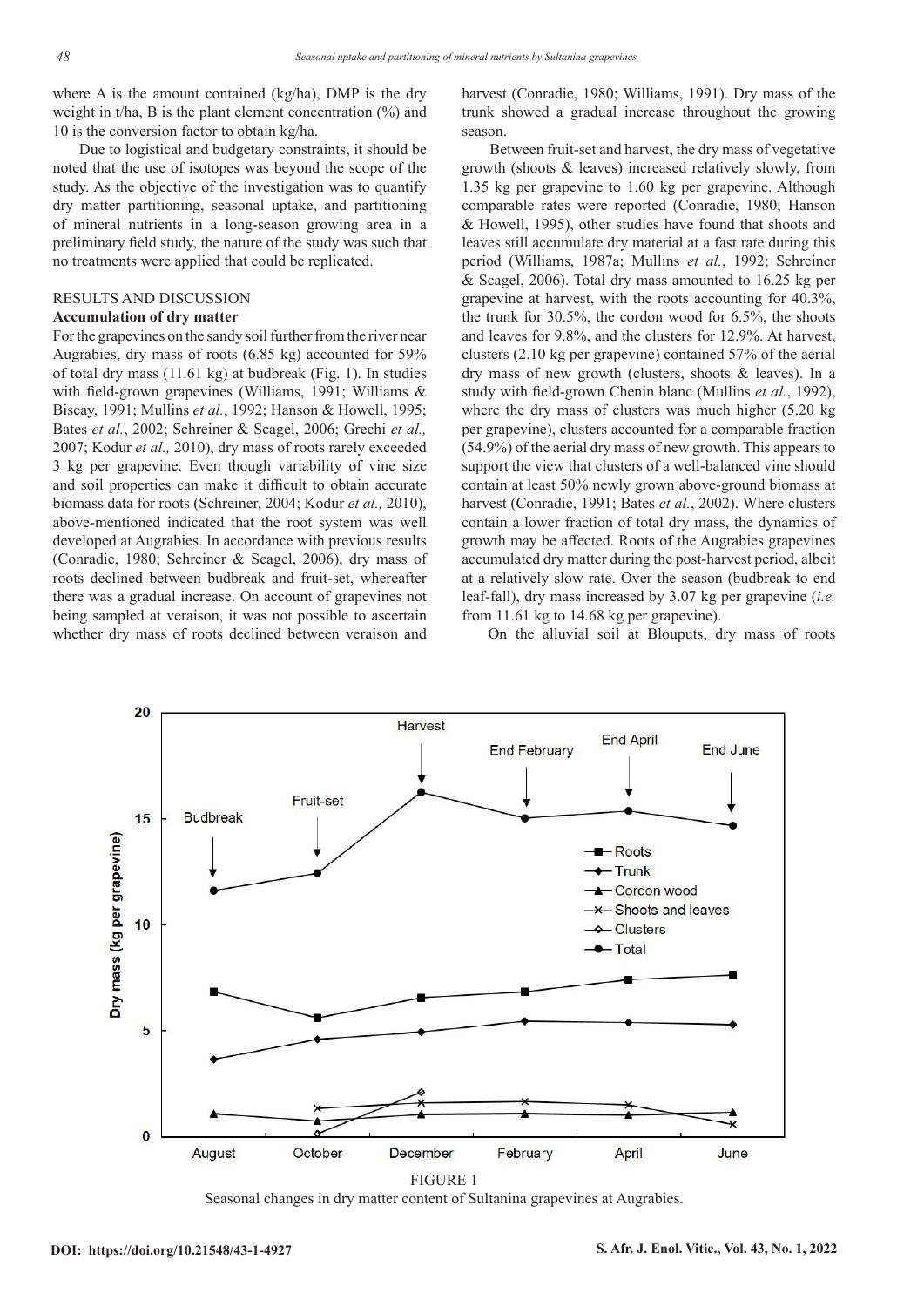

Seasonal changes in dry matter content of Sultanina grapevines at Blouputs.

amounted to 2.05 kg per grapevine at budbreak (Fig. 2), which was substantially lower than the values obtained at Augrabies. This is possibly due to the younger own-rooted grapevines growing on a different soil form. However, total dry mass of roots was still higher than values obtained in other studies for mature, field-grown grapevines (Williams, 1991; Williams & Biscay, 1991; Hanson & Howell, 1995; Bates *et al.*, 2002; Schreiner & Scagel, 2006; Grechi *et al.,*  2007; Kodur *et al.,* 2010). The trunk contained more dry material than the roots throughout the season. Similar results were reported for other field studies (Williams, 1991; Williams & Biscay, 1991, Mullins *et al.*, 1992, Hanson & Howell, 1995; Schreiner & Scagel, 2006). Dry mass of roots showed a minor decline between budbreak and fruitset, whereafter it increased gradually up to the end of the season. Following an initial increase between budbreak and fruit-set, the dry mass of the trunk stayed relatively constant throughout the rest of the growing season. Between fruit-set and harvest, the dry mass of vegetative growth (shoots & leaves) increased substantially from 0.74 kg per grapevine to 2.40 kg per grapevine. At harvest, total dry mass amounted to 11.32 kg per grapevine, with 17.8% in the roots, 35.4% in the trunk, 7.5% in cordon wood, 21.2% in shoots and leaves, and 18.1% in the clusters. Clusters (2.05 kg per grapevine) accounted for only 46% of the aerial dry mass of new growth (clusters, shoots & leaves) at harvest. Even though grapevines at Blouputs seemed to grow relatively slowly from budbreak to fruit-set in comparison to those at Augrabies, vigorous growth occurred between fruit-set and harvest. Active growth during the latter part of the pre-

to the growth of annual vegetative organs, at the expense of clusters (Keller & Koblet, 1995), resulting in yield being lower than that at Augrabies. Dry mass of roots and shoots continued to increase until the end of February, while roots showed an increasing trend until the end of leaf-fall. During the course of the growing season, dry mass increased by 2.28 kg per grapevine, from 6.00 kg to 8.28 kg.

harvest period may have enhanced the allocation of nutrients

## **Yield**

Grapevines on the sandy soil further from the river at Augrabies yielded 14 kg per grapevine, amounting to 25.9 ton/ha (1852 grapevines/ha). Yield was marginally lower (13.5 kg per grapevine) on the alluvial soil at Blouputs, amounting to 22.7 ton/ha (1683 grapevines/ha). Seasonal uptake of mineral nutrients will be reported as kg/ha in the rest of the discussion.

## **Nitrogen**

### *Budbreak to fruit-set*

At Augrabies, new growth (green shoots, leaves & clusters) required 53.75 kg N/ha between budbreak and fruit-set (Table 1). Translocation from roots and cordon wood accounted for 30.41 kg/ha, suggesting that absorption of soil-N must have amounted to 24.86 kg/ha. At Blouputs, new growth required less N (28.98 kg/ha) between budbreak and fruit-set (Table 2). This may be ascribed to the possibly of "fruit-set" sampling being done too late at Augrabies, as indicated by the relatively high N content of clusters (5.39 kg/ha). From budbreak to fruit-set, however,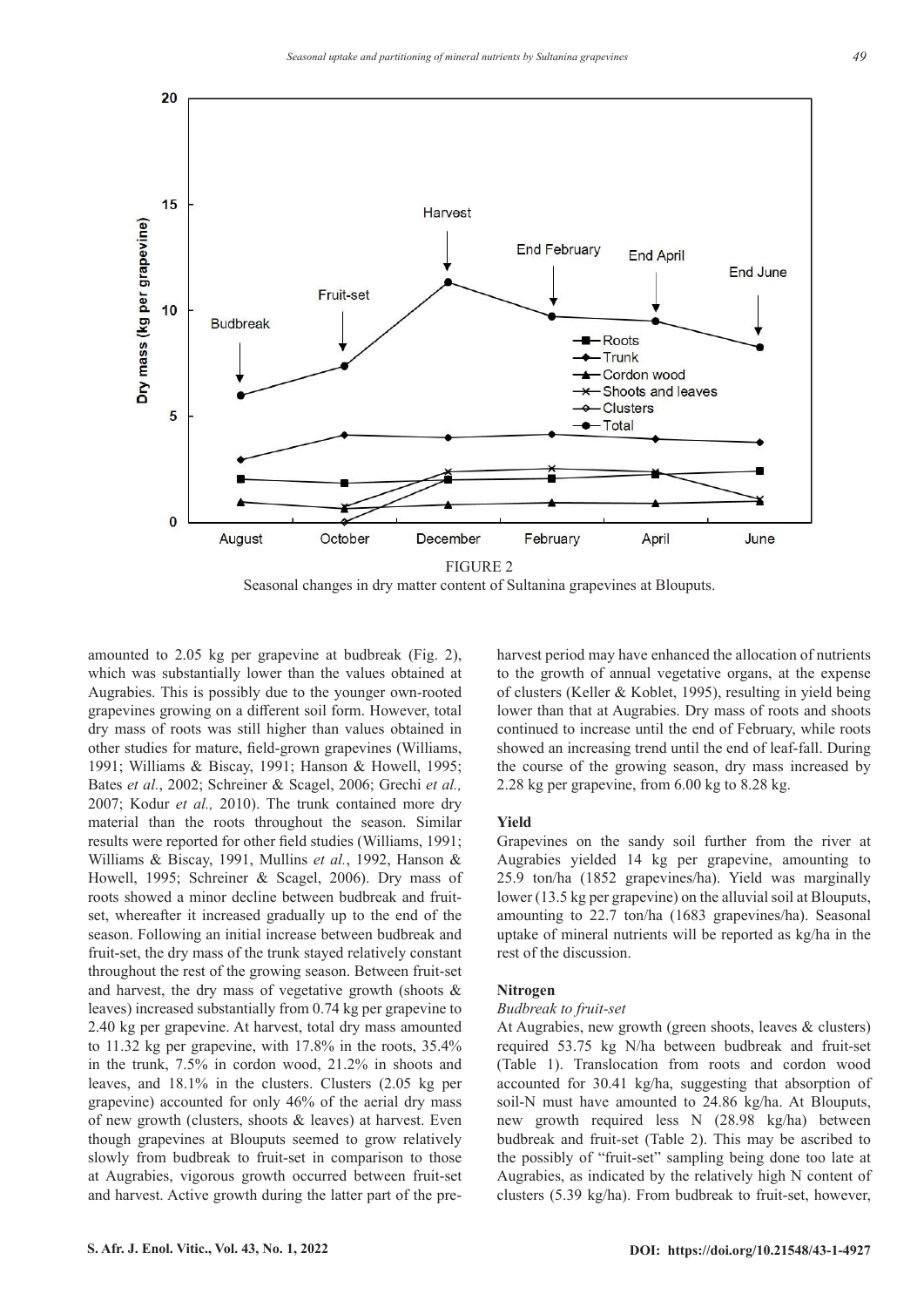## TABLE 1

Seasonal uptake of N (kg/ha) by different organs of 15 year old Sultanina/110 Richter grapevines<sup>(a)</sup> on an sandy soil further from the river at Augrabies (1999/2000 season).

| Organ        | <b>Budbreak to</b><br>fruit-set | <b>Fruit-set to</b><br>harvest (Dec) | <b>Harvest</b> to<br>end Feb | <b>March</b> and<br>April | <b>May and June</b> | <b>Total</b> |
|--------------|---------------------------------|--------------------------------------|------------------------------|---------------------------|---------------------|--------------|
| Roots        | $-24.21$                        | 2.09                                 | 16.40                        | 4.61                      | $-2.97$             | $-1.11$      |
| Trunk        | 1.52                            | 1.07                                 | 16.73                        | 6.45                      | 3.48                | 29.25        |
| Cordon wood  | $-6.20$                         | 7.05                                 | 3.51                         | $-1.34$                   | $-0.63$             | 2.39         |
| Green shoots | 11.79                           | 4.29                                 | $-5.34$                      | $-0.30$                   | $-1.37$             | 9.07         |
| Leaves       | 36.57                           | $-10.32$                             | $-5.58$                      | $-1.07$                   | $(0^{(b)}$          | 19.60        |
| Clusters     | 5.39                            | 39.22                                | ٠                            | $\overline{\phantom{a}}$  | 1.48                | 44.61        |
| Total        | 24.86                           | 43.40                                | 25.72                        | 8.35                      |                     | 103.81       |

(a) Calculated for a production of 25.9 ton of grapes per hectare.

(b) Assuming that N present in leaves in April, is lost during leaf fall.

#### TABLE 2

Seasonal uptake of N (kg/ha) by different organs of 4 year old, own-rooted Sultanina grapevines<sup>(a)</sup> on an alluvial soil at Blouputs (2001/2002 season).

| Organ        | <b>Budbreak to</b><br>fruit-set | <b>Fruit-set to</b><br>harvest (Dec) | <b>Harvest to</b><br>end Feb | <b>March and</b><br>April | <b>May and June</b>      | <b>Total</b> |
|--------------|---------------------------------|--------------------------------------|------------------------------|---------------------------|--------------------------|--------------|
| Roots        | $-8.48$                         | $-10.29$                             | 3.48                         | 5.18                      | 2.37                     | $-7.74$      |
| Trunk        | 1.73                            | 0.96                                 | $-0.66$                      | 3.50                      | 1.83                     | 7.36         |
| Cordon wood  | 2.59                            | 0.20                                 | $-3.36$                      | $-1.87$                   | 1.16                     | $-1.28$      |
| Green shoots | 7.25                            | 2.56                                 | 2.42                         | 1.26                      | 0.50                     | 13.99        |
| Leaves       | 20.64                           | 31.92                                | 5.05                         | $-5.45$                   | $0^{(b)}$                | 52.16        |
| Clusters     | 1.09                            | 25.17                                | $\overline{\phantom{a}}$     | ۰.                        | $\overline{\phantom{a}}$ | 26.26        |
| <b>Total</b> | 24.82                           | 50.52                                | 6.93                         | 2.62                      | 5.86                     | 90.75        |

(a) Calculated for a production of 22.7 ton of grapes per hectare.

(b) Assuming that N present in leaves in April, is lost during leaf fall.

reserve N played a relatively minor role at Blouputs. Active translocation from the permanent structure appeared to supply only 4.16 kg N/ha, resulting in the two vineyards absorbing an identical amount of soil-N (24.8 kg/ha). This is in broad agreement with other findings, that the amount of N remobilized from roots, cordons, and trunk between budbreak and fruit-set accounts for 20% to 40% of that needed by shoots, leaves and clusters (Conradie 1980; Williams 1991; Masclaux-Daubresse *et al.,* 2010; Ferrara *et al.* 2018).

## *Fruit-set to harvest*

At Augrabies, 43.4 kg N/ha was absorbed from the soil between fruit-set and harvest (Table 1). During this period, N was also remobilized from the leaves, while clusters were the largest sink for N. At Blouputs, 50.52 kg N/ha was absorbed from the soil, with N also being remobilized from the roots (Table 2). No N appeared to be remobilized from the leaves, with leaves being a stronger sink for N than clusters. The fact that grapevines at Blouputs were growing more vigorously, as indicated by the higher dry mass of shoots and leaves

(Fig. 2), may have resulted in different partitioning patterns for Augrabies and Blouputs. At harvest, clusters at Augrabies contained 44.61 kg N/ha compared to only 26.26 kg N/ha at Blouputs, partly on account of the yield at Blouputs being 12.3% lower; however, clusters also contained lower levels of N (data not shown). Other studies have also indicated that levels of juice-N may be reduced in vineyards that grow too vigorously (Keller & Koblet, 1995; Wheeler & Pickering, 2003).

#### *Post-harvest*

At Augrabies, active absorption of N during January and February (25.72 kg/ha), resulted in the permanent structure (roots, stem, and hard wood) gaining N, while remobilization from shoots and leaves (10.92 kg/ha) also occurred (Table 1). Absorption continued during March and April, albeit at a slower rate (8.35 kg N/ha). During the leaf-fall period (May & June), little N (1.48 kg/ha) was absorbed. Over the course of the growing season (budbreak to June), the N content of the permanent structure (roots, trunk, and cordon wood) increased by 30.53 kg/ha, while 103.8 kg N/ha was absorbed.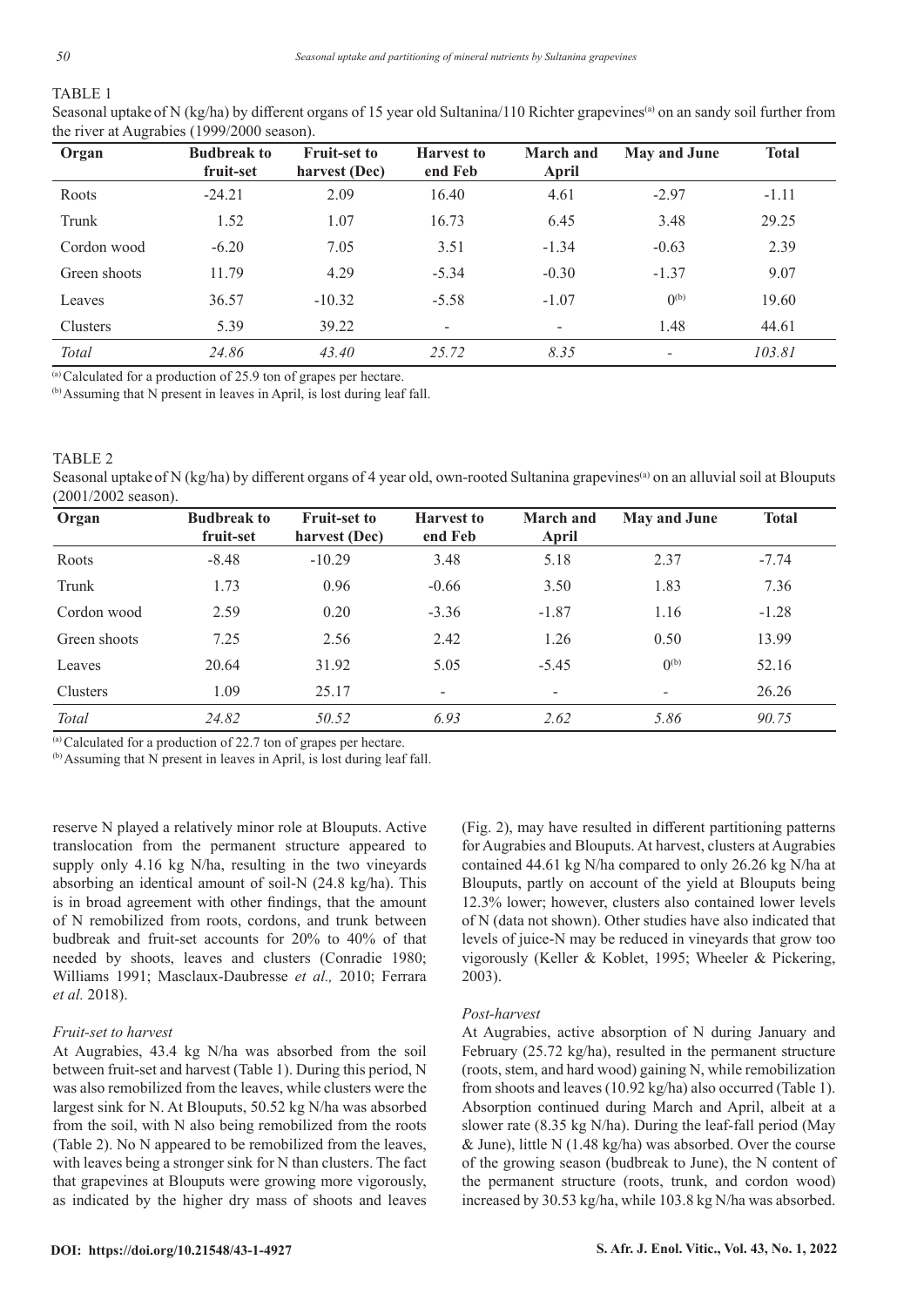The latter was equivalent to 4.01 kg N per ton of fresh grapes produced, being in good agreement with the value of 3.89 kg reported for Chenin blanc in sand culture (Conradie, 1980; Conradie, 2004). At Blouputs, little N (6.93 kg/ha) was absorbed from harvest to end February (Table 2), with leaves and shoots still accumulating N. Absorption of N decreased further during March and April, but appeared to accelerate during May and June. Despite an increase in dry mass, the permanent structure (roots, trunk, and hard wood) showed a small N loss (1.64 kg/ha) between budbreak and leaf-fall, mainly on account of the roots losing 7.74 kg N/ha. Fineroot death during the post-harvest root flush may have returned N to the soil, accounting for a proportion of the loss (Bates *et al.*, 2002; Singha *et al.*, 2020). Fine-root death may have occurred to a lesser extent for the better aerated and well-drained soil at Augrabies. Despite above-mentioned differences between the two localities, the amount of N absorbed at Blouputs for the production of one ton of fresh grapes (4.00 kg) was nearly identical to the value obtained at Augrabies.

## **Phosphorus**

As in the case of N, grapevines at Augrabies utilized more

reserve-P between budbreak and fruit-set than those at Blouputs (Tables  $3 \& 4$ ). From fruit-set to harvest, P was remobilized from roots, green shoots, and leaves in the Augrabies grapevines, while shoots and leaves still acted as P-sinks for the Blouputs grapevines. Consequently, the amount of soil-P absorbed between budbreak and harvest was considerably less at Augrabies (7.31 kg/ha) than at Blouputs (19.76 kg/ha). At harvest, leaves and shoots from the Blouputs grapevines contained twice as much P than Augrabies (Tables  $3 \& 4$ ). This was not only on account of the higher dry mass (Figs. 1  $\&$  2), but also on account of a higher soil-P level (data not shown). Clusters also contained less P at Augrabies (0.25 kg per ton of fresh grapes) than at Blouputs (0.31 kg per ton of fresh grapes). At Augrabies, P accumulated in the roots, trunk, and cordon wood between harvest and end February, resulting in a substantial amount of soil-P (4.27 kg/ha) being absorbed. Uptake of P was still noticeable during March and April for the Augrabies grapevines, even though rate of uptake slowed down considerably. In contrast to N, the permanent structure (roots, trunk, and hard wood) gained little P (0.22 kg/ha) over the course of the growing season. At Blouputs, little P (0.86 kg/ha) was absorbed from harvest to end February,

## TABLE 3

Seasonal uptake of P (kg/ha) by different organs of 15 year old Sultanina/110 Richter grapevines<sup>(a)</sup> on an sandy soil further from the river at Augrabies (1999/2000 season).

| Organ        | <b>Budbreak to</b><br>fruit-set | <b>Fruit-set to</b><br>harvest (Dec) | <b>Harvest to</b><br>end Feb | <b>March and April</b>   | <b>Total</b> |
|--------------|---------------------------------|--------------------------------------|------------------------------|--------------------------|--------------|
| Roots        | $-4.22$                         | $-1.67$                              | 1.56                         | 1.56                     | $-2.77$      |
| Trunk        | 1.23                            | 0.11                                 | 2.32                         | $-0.34$                  | 3.32         |
| Cordon wood  | $-0.48$                         | 0.03                                 | 1.77                         | $-1.65$                  | $-0.33$      |
| Green shoots | 2.70                            | $-0.67$                              | $-1.56$                      | 0.37                     | 0.84         |
| Leaves       | 4.73                            | $-0.93$                              | 0.18                         | 1.07                     | 5.05         |
| Clusters     | 0.80                            | 5.68                                 | $\overline{a}$               | $\overline{\phantom{a}}$ | 6.48         |
| <b>Total</b> | 4.76                            | 2.55                                 | 4.27                         | 1.01                     | 12.59        |

(a) Calculated for a production of 25.9 ton of grapes per hectare.

## TABLE 4

Seasonal uptake of P (kg/ha) by different organs of 4 year old, own-rooted Sultanina grapevines<sup>(a)</sup> on an alluvial soil at Blouputs (2001/2002 season).

| Organ        | <b>Budbreak to</b><br>fruit-set | <b>Fruit-set to</b><br>harvest (Dec) | <b>Harvest to</b><br>end Feb | <b>March and April</b> | <b>Total</b> |
|--------------|---------------------------------|--------------------------------------|------------------------------|------------------------|--------------|
| Roots        | $-0.40$                         | $-0.29$                              | 1.41                         | $-1.55$                | $-0.83$      |
| Trunk        | 0.89                            | $-0.44$                              | $-0.40$                      | 1.18                   | 1.23         |
| Cordon wood  | 1.58                            | $-0.24$                              | $-0.89$                      | $-0.79$                | $-0.34$      |
| Green shoots | 2.84                            | 0.61                                 | 0.08                         | $-0.08$                | 3.45         |
| Leaves       | 5.86                            | 2.36                                 | 0.66                         | $-1.01$                | 7.87         |
| Clusters     | 0.19                            | 6.80                                 | ۰                            | Ξ.                     | 6.99         |
| <b>Total</b> | 10.96                           | 8.80                                 | 0.86                         | $-2.25$                | 18.37        |

 $\alpha$ <sup>(a)</sup> Calculated for a production of 22.7 ton of grapes per hectare.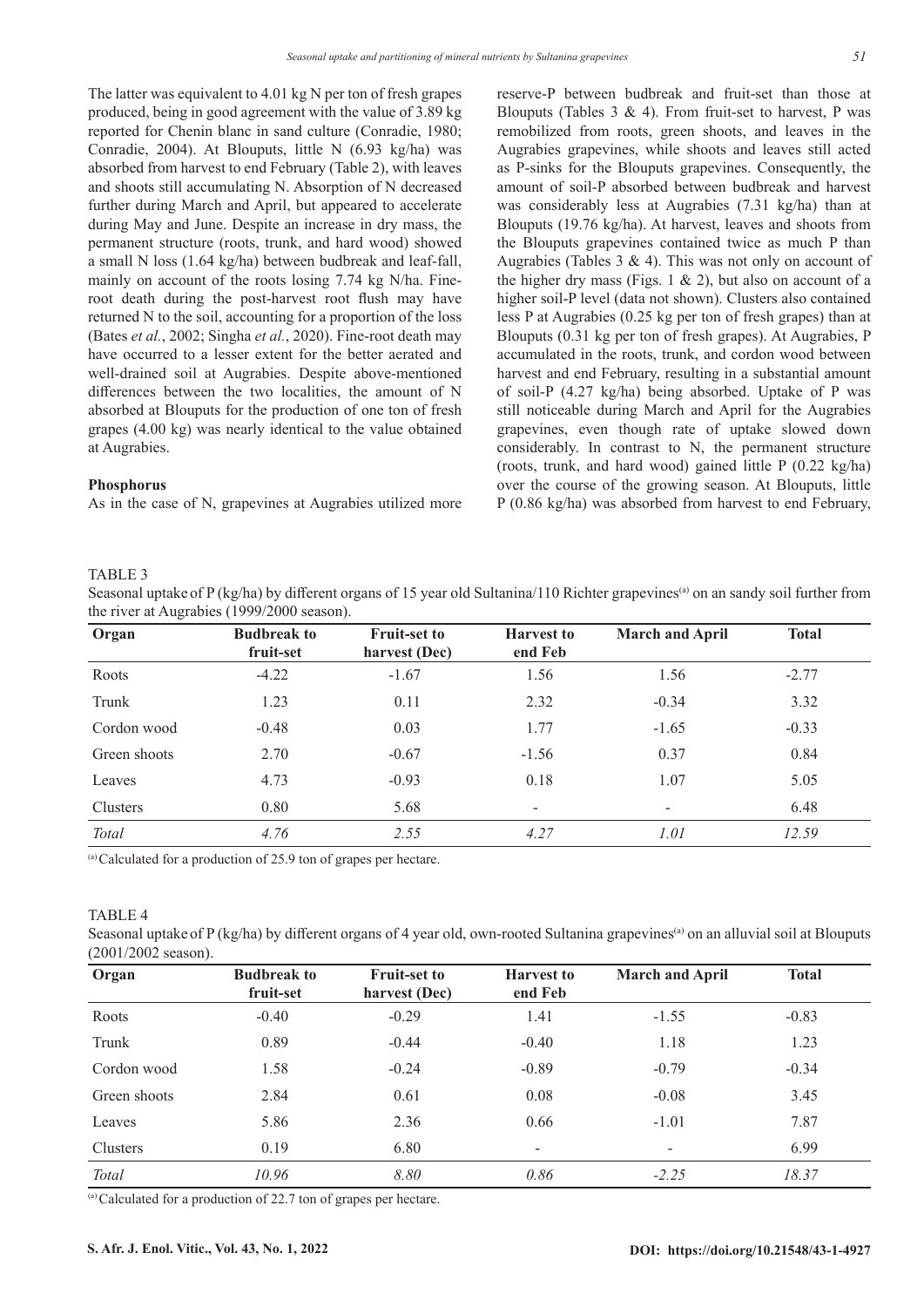while P was apparently lost during March and April. High P levels in the vegetative growth may have resulted in less P being absorbed during the post-harvest period. As already discussed, fine-root death during the post-harvest root flush may also have accounted for a proportion of the P loss. At Augrabies, 0.49 kg of P was utilized for the production of one ton of grapes, while a higher value of 0.81 kg was obtained at Blouputs. A value of 0.72 kg per ton of fresh grapes was obtained for pot-grown Chenin blanc (Conradie, 1981b, Conradie, 2004).

## **Potassium**

Remobilization of K from the permanent structure appeared to be of minor consequence between budbreak and fruitset at both localities (Tables 5 & 6). In the case of potgrown grapevines, the contribution from K reserves was also relatively minor during this period (Conradie, 1981a; Schreiner & Scagel, 2006). At both localities, approximately 36 kg K/ha was absorbed between budbreak and fruitset. From fruit-set to harvest, K was remobilized from the permanent structure (especially the trunk) at both localities. At Augrabies, K was also remobilized from shoots and leaves, being in agreement with results from some studies

(Conradie, 1981a; Williams & Biscay, 1991; Schreiner & Scagel, 2006; Rogiers *et al*., 2017). At Blouputs, however, shoots and leaves were still accumulating K between fruitset and harvest. This suggested that the re-translocation of K does not necessarily occur during the pre-harvest period, due to factors such as K availability, K uptake capacity of roots, continued vegetative growth, and canopy density (Mullins *et al.*, 1992; Mpelasoka *et al.*, 2003). Appreciably less soil-K (34.3 kg/ha) was absorbed between fruit-set and harvest at Augrabies than at Blouputs (45.6 kg/ha). Similar to P, clusters at Blouputs contained more K at harvest (2.31 kg per ton of fresh grapes) than at Augrabies (2.09 kg per ton of fresh grapes). At Augrabies, clusters accounted for 60.7% of the K in the current season's above-ground growth, in comparison to 54.0% at Blouputs. Comparable distributions have been reported (Lafon *et al.*, 1965; Williams *et al.,* 1987; Löhnertz, 1988; Mullins *et al.*, 1992; Pradubsuk & Davenport, 2010). From harvest to end February, 16.78 kg K/ha was absorbed at Augrabies, mainly on account of a substantial amount of K gained by the trunk; however, at Blouputs, little soil-K (2.53 kg/ha) was absorbed. A loss of K occurred during March and April at both localities. At Augrabies, 3.20 kg of K was utilized for the production of one ton of grapes, while

## TABLE 5

Seasonal uptake of K (kg/ha) by different organs of 15 year old Sultanina/110 Richter grapevines<sup>(a)</sup> on an sandy soil further from the river at Augrabies (1999/2000 season).

| Organ        | <b>Budbreak to</b><br>fruit-set | <b>Fruit-set to</b><br>harvest (Dec) | <b>Harvest</b> to<br>end Feb |         | <b>Total</b> |
|--------------|---------------------------------|--------------------------------------|------------------------------|---------|--------------|
| Roots        | $-0.54$                         | $-4.56$                              | 5.79                         | 2.81    | 3.50         |
| Trunk        | 1.41                            | $-8.58$                              | 10.01                        | $-0.01$ | 2.83         |
| Cordon wood  | $-0.26$                         | 0.96                                 | 0.15                         | 0.15    | 1.00         |
| Green shoots | 14.04                           | $-1.48$                              | $-1.50$                      | $-5.73$ | 5.33         |
| Leaves       | 16.32                           | $-1.45$                              | 2.33                         | $-0.99$ | 16.21        |
| Clusters     | 4.62                            | 49.43                                | ۰                            |         | 54.05        |
| Total        | 35.59                           | 34.32                                | 16.78                        | $-3.77$ | 82.92        |

(a) Calculated for a production of 25.9 ton of grapes per hectare.

## TABLE 6

Seasonal uptake of K (kg/ha) by different organs of 4 year old, own-rooted Sultanina grapevines<sup>(a)</sup> on an alluvial soil at Blouputs (2001/2002 season).

| Organ        | <b>Budbreak to</b><br>fruit-set | <b>Fruit-set to</b><br>harvest (Dec) | <b>Harvest</b> to<br>end Feb | <b>March and April</b> | <b>Total</b> |
|--------------|---------------------------------|--------------------------------------|------------------------------|------------------------|--------------|
| Roots        | $-3.08$                         | $-1.87$                              | 0.64                         | $-0.76$                | $-5.07$      |
| Trunk        | 1.21                            | $-10.60$                             | 1.57                         | $-0.67$                | $-8.49$      |
| Cordon wood  | 0.82                            | $-0.34$                              | 0.67                         | $-0.55$                | 0.60         |
| Green shoots | 14.22                           | 3.03                                 | $-1.11$                      | $-1.23$                | 14.91        |
| Leaves       | 23.36                           | 3.32                                 | 0.76                         | $-0.81$                | 26.63        |
| Clusters     | 0.35                            | 52.02                                | $\overline{\phantom{a}}$     |                        | 52.37        |
| Total        | 36.88                           | 45.56                                | 2.53                         | $-4.02$                | 80.95        |

(a) Calculated for a production of 22.7 ton of grapes per hectare.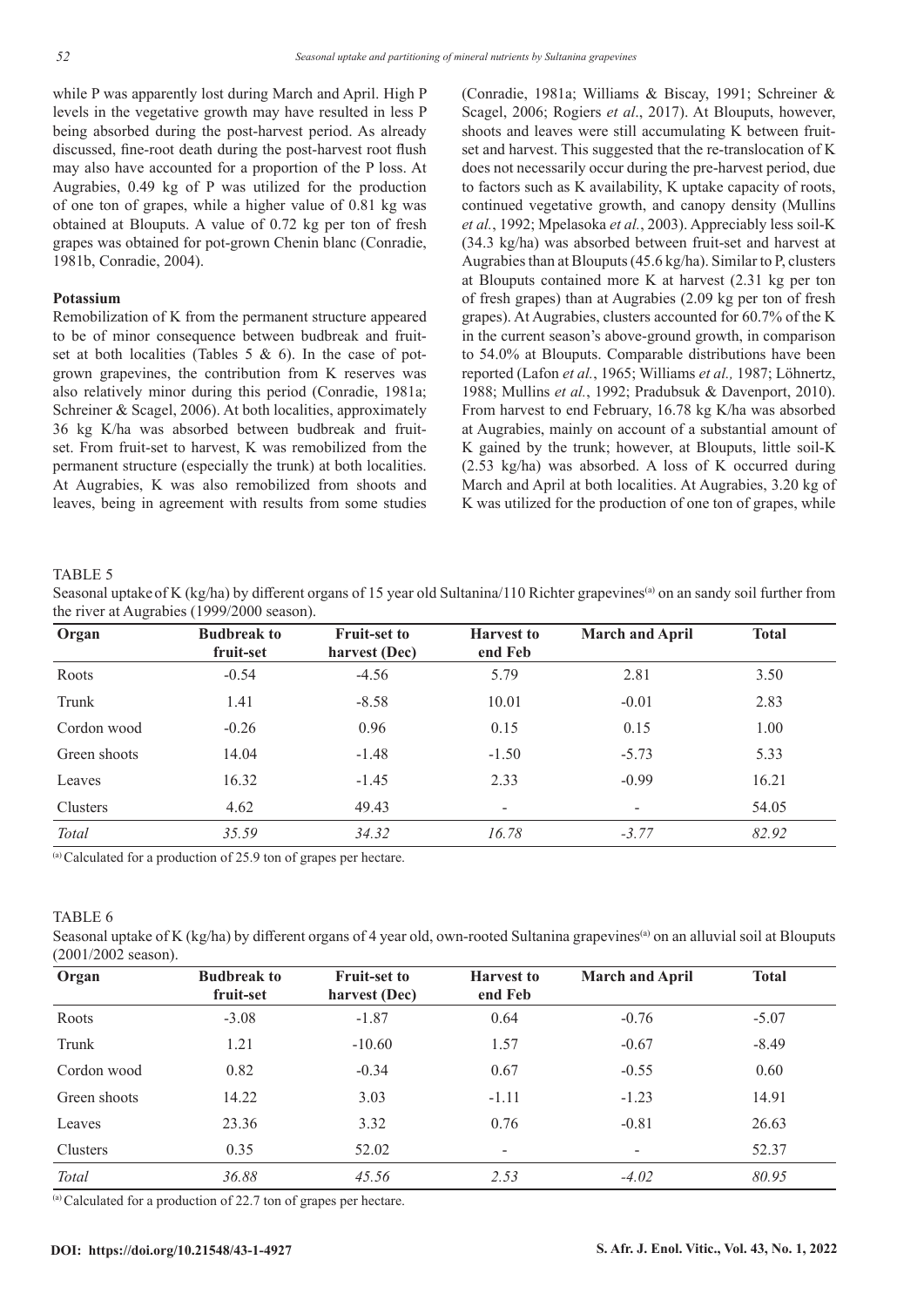a higher value of 3.57 kg was obtained at Blouputs. This is in good agreement with the value of 3.05 kg reported for pot-grown Chenin blanc (Conradie, 1981b; Conradie, 2004).

### **Calcium**

At Augrabies, the Ca-content of roots showed a substantial increase from budbreak to harvest, followed by a major decrease from harvest to the end of April (Table 7). In view of Ca being a relatively immobile element (Mengel & Kirkby, 1979; Pradubsuk, 2008; Montanaro *et al*., 2010), this was unexpected. The high Ca-content of the specific soil (including the presence of free lime) most likely played a role as well. Even though roots were washed before chemical analysis, this could not be done too drastically, in order to prevent a loss in root mass. If root samples had been contaminated with a small soil fraction, the absolute values for N, P, K and Mg should not have been affected unduly, but this was not necessarily the case for Ca. The underground portion of the trunk may have been affected in the same way. Consequently, the total values in Table 7 have been calculated for above-ground organs only. At Blouputs, where grapevines were growing on a sandier soil, without free lime, the Ca-levels of under-ground organs did not show

major declines over the course of the season (Table 8). At both localities, Ca was absorbed at the highest rate between fruit-set and harvest. The major share (56.6% & 76.9% for Augrabies and Blouputs, respectively) of the Ca absorbed up to harvest was incorporated into leaves. No remobilization of Ca from green shoots and leaves to clusters occurred. At harvest, leaves and shoots of the Augrabies grapevines contained only 33.4 kg Ca/ha, in comparison to 92.0 kg/ha at Blouputs. However, clusters from Augrabies and Blouputs contained a comparable amount of Ca (0.17 kg per ton of fresh grapes). An identical value was reported for Chenin blanc (Conradie, 1981a; Conradie, 1981b). Higher (Lafon *et al.*, 1965; Mullins *et al.*, 1992) and slightly lower (Schreiner & Scagel, 2006) Ca-levels have been reported for grapes from other regions or cultivars. Previous work has shown that cluster-Ca remains constant during the latter part of the preharvest period (Conradie, 1981a; Pradubsuk & Davenport, 2010). Since Ca is phloem immobile (Schreiner & Scagel, 2006; Montanaro *et al*., 2010), it is transported in the xylem only, and xylem in the berry is disrupted after veraison (Mpelasoka *et al.*, 2003). Consequently, high Ca-levels in the leaves of the Blouputs grapevines appeared to have minimal effect on the Ca-content of clusters. During January

#### TABLE 7

Seasonal uptake of Ca (kg/ha) by different organs of 15 year old Sultanina/110 Richter grapevines<sup>(a)</sup> on an sandy soil further from the river at Augrabies (1999/2000 season).

| Organ                | <b>Budbreak to</b><br>fruit-set | <b>Fruit-set to</b><br><b>Harvest to</b><br>harvest (Dec)<br>end Feb |          | <b>March and April</b> | <b>Total</b> |
|----------------------|---------------------------------|----------------------------------------------------------------------|----------|------------------------|--------------|
| Roots                | $-8.64$                         | 51.08                                                                | $-27.45$ | $-37.20$               | $-22.21$     |
| Trunk                | 33.41                           | 7.91                                                                 | 7.74     | $-15.44$               | 33.62        |
| Cordon wood          | $-3.62$                         | 7.48                                                                 | 5.57     | $-6.02$                | 3.41         |
| Green shoots         | 4.86                            | 4.94                                                                 | $-4.17$  | $-1.10$                | 4.53         |
| Leaves               | 15.87                           | 7.75                                                                 | 8.45     | 9.30                   | 41.37        |
| Clusters             | 0.81                            | 3.65                                                                 |          |                        | 4.46         |
| Total <sup>(b)</sup> | 17.92                           | 23.82                                                                | 9.85     | 2.18                   | 53.77        |

 $\alpha$  Calculated for a production of 25.9 ton of grapes per hectare.

(b) Roots and trunk not included.

## TABLE 8

Seasonal uptake of Ca (kg/ha) by different organs of 4 year old, own-rooted Sultanina grapevines<sup>(a)</sup> on an alluvial soil at Blouputs (2001/2002 season).

| Organ        | <b>Budbreak to</b><br>fruit-set | <b>Fruit-set to</b><br>harvest (Dec) | <b>Harvest to</b><br>end Feb |         | <b>Total</b> |
|--------------|---------------------------------|--------------------------------------|------------------------------|---------|--------------|
| Roots        | $-3.46$                         | $-0.84$                              | $-0.96$                      | 1.26    | $-4.00$      |
| Trunk        | 5.55                            | 2.52                                 | 3.47                         | $-1.97$ | 9.57         |
| Cordon wood  | $-1.24$                         | 7.12                                 | 4.31                         | $-3.75$ | 6.44         |
| Green shoots | 4.64                            | 6.34                                 | 2.02                         | 0.96    | 13.96        |
| Leaves       | 35.88                           | 45.12                                | 24.07                        | 4.07    | 109.14       |
| Clusters     | 0.45                            | 3.45                                 |                              |         | 3.90         |
| Total        | 41.82                           | 63.71                                | 32.91                        | 0.57    | 139.01       |

(a) Calculated for a production of 22.7 ton of grapes per hectare.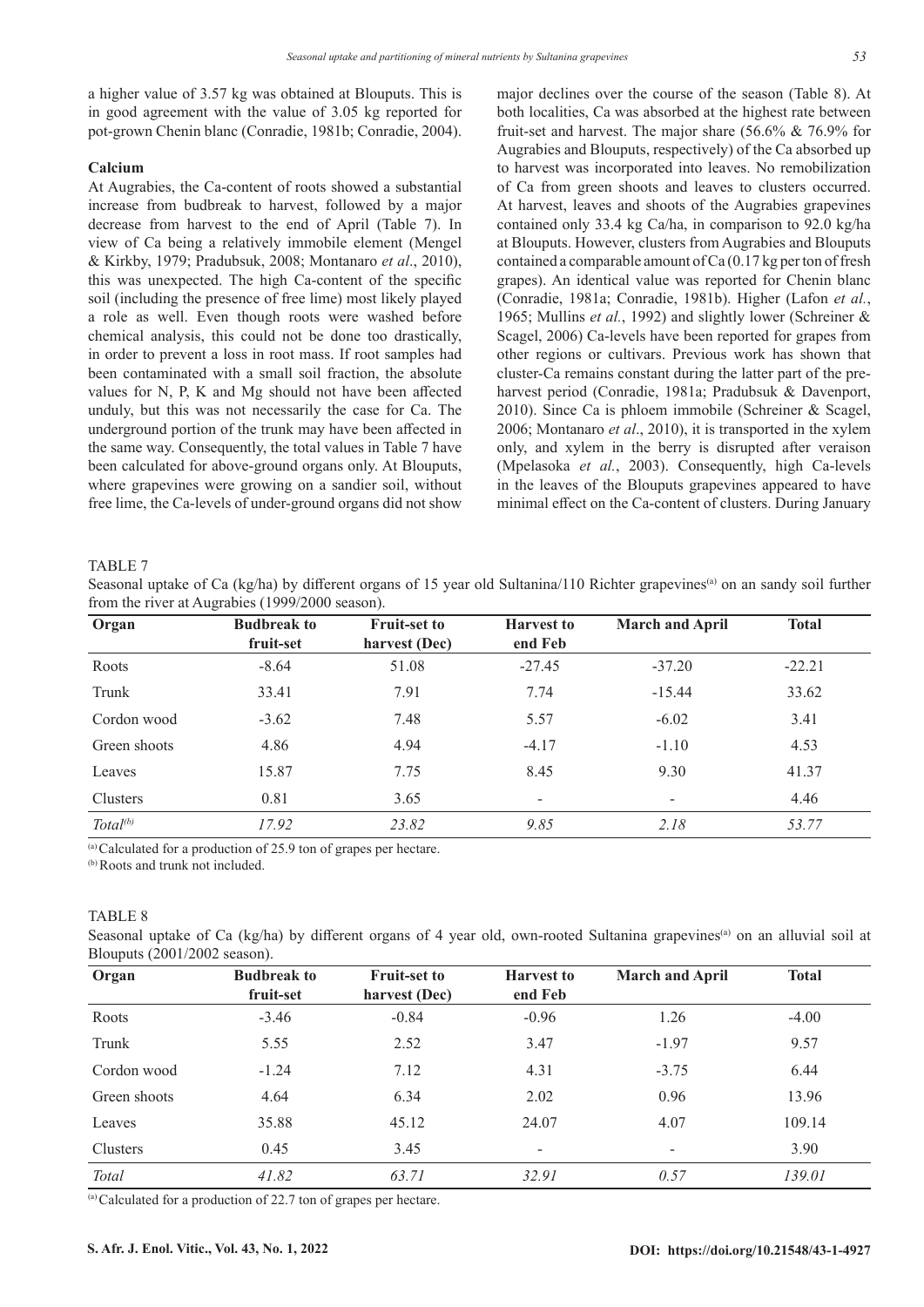and February, Ca was actively absorbed at both localities, with leaves still showing major gains. Absorption continued during March and April, albeit at a substantially slower rate. If it is assumed that the Ca-content of the roots and the trunk of the Augrabies grapevines remained relatively constant during the season, 2.07 kg Ca was utilized for the production of one ton of fresh grapes. This is in good agreement with the value (2.01 kg) obtained for young Chenin blanc (Conradie, 1981a, Conradie, 2004). At Blouputs, however, annual utilization was three times as high (6.12 kg/ton of grapes), largely on account of the high Ca-content of the leaves.

### **Magnesium**

The seasonal uptake pattern of Mg was comparable at the two localities (Tables 9 & 10). It was absorbed at a fairly uniform rate between budbreak and harvest. In spite of Mg being a highly mobile element, re-translocation from the permanent structure appeared to be limited. At harvest, shoots and leaves at Augrabies contained less Mg (9.1 kg/ha) than at Blouputs (15.9 kg/ha). As with Ca, an identical amount of Mg was removed by the crop (0.09 kg/ton of grapes). Uptake continued at both localities during January and February, partly on account of leaves still gaining Mg. An apparent loss

of Mg occurred at both localities during March and April, albeit of larger magnitude at Blouputs. The latter was largely on account of a substantial loss (3.08 kg/ha) from the roots. At Augrabies, the permanent organs gained 9.27 kg Mg/ha over the course of the season in comparison to negligible gain of 0.02 kg/ha at Blouputs. The amount of Mg utilized for the production of one ton of fresh grapes amounted to 0.82 kg and 0.85 kg for Augrabies and Blouputs, respectively. This is higher than the value (0.60 kg) obtained for young Chenin blanc (Conradie, 1981a; Conradie, 2004).

## **Nutrient uptake patterns of Augrabies and Blouputs**

At Augrabies, where grapevines were not excessively vigorous, 23.9% of the annual N-requirement (Table 11) was absorbed between budbreak and fruit-set, with reserve-N playing a prominent role. The major fraction of the annual N-requirement (41.8%) was absorbed between fruit-set and harvest, with N also being relocated from the leaves. This pre-harvest pattern was largely comparable to previous results (Conradie, 2004; Schreiner, 2004; Masclaux-Daubresse *et al.,* 2010; Ferrara *et al.* 2018). At Blouputs, where grapevines were growing more vigorously, reserve-N played a less prominent role between budbreak and fruit-

#### TABLE 9

Seasonal uptake of Mg (kg/ha) by different organs of 15 year old Sultanina/110 Richter grapevines<sup>(a)</sup> on an sandy soil further from the river at Augrabies (1999/2000 season).

| Organ        | <b>Budbreak to</b>                         | <b>Fruit-set to</b> | <b>Harvest to</b>        |         | <b>Total</b> |
|--------------|--------------------------------------------|---------------------|--------------------------|---------|--------------|
|              | fruit-set                                  | harvest (Dec)       | end Feb                  |         |              |
| Roots        | $-0.36$                                    | 3.95                | 1.23                     | $-0.05$ | 4.77         |
| Trunk        | 3.15                                       | 0.89                | 1.41                     | $-1.22$ | 4.23         |
| Cordon wood  | $-0.83$                                    | 1.31                | $-0.15$                  | $-0.06$ | 0.27         |
| Green shoots | 1.35                                       | 1.05                | $-0.09$                  | $-0.39$ | 1.92         |
| Leaves       | 4.73                                       | 1.97                | 0.98                     | 0.05    | 7.73         |
| Clusters     | 0.36                                       | 2.01                | $\overline{\phantom{a}}$ |         | 2.37         |
| Total        | 8.40                                       | 11.18               | 3.38                     | $-1.67$ | 21.29        |
|              | $\sim$ $\sim$ $\sim$<br>.<br>$\sim$ $\sim$ |                     |                          |         |              |

(a) Calculated for a production of 25.9 ton of grapes per hectare.

## TABLE 10

Seasonal uptake of Mg (kg/ha) by different organs of 4 year old, own-rooted Sultanina grapevines<sup>(a)</sup> on an alluvial soil at Blouputs (2001/2002 season).

| Organ        | <b>Budbreak to</b><br>fruit-set | <b>Fruit-set to</b><br>harvest (Dec) | <b>Harvest to</b><br>end Feb | <b>March and April</b> | <b>Total</b> |
|--------------|---------------------------------|--------------------------------------|------------------------------|------------------------|--------------|
| Roots        | $-0.39$                         | 1.11                                 | 0.84                         | $-3.08$                | $-1.52$      |
| Trunk        | 1.67                            | $-0.54$                              | $-0.50$                      | 0.76                   | 1.39         |
| Cordon wood  | 0.42                            | 0.23                                 | 0.29                         | $-0.79$                | 0.15         |
| Green shoots | 1.16                            | 1.60                                 | 0.07                         | $-0.40$                | 2.43         |
| Leaves       | 6.09                            | 7.08                                 | 1.41                         | 0.17                   | 14.75        |
| Clusters     | 0.08                            | 1.92                                 | $\overline{a}$               | ۰                      | 2.00         |
| Total        | 9.03                            | 11.40                                | 2.11                         | $-3.34$                | 19.20        |

(a) Calculated for a production of 22.7 ton of grapes per hectare.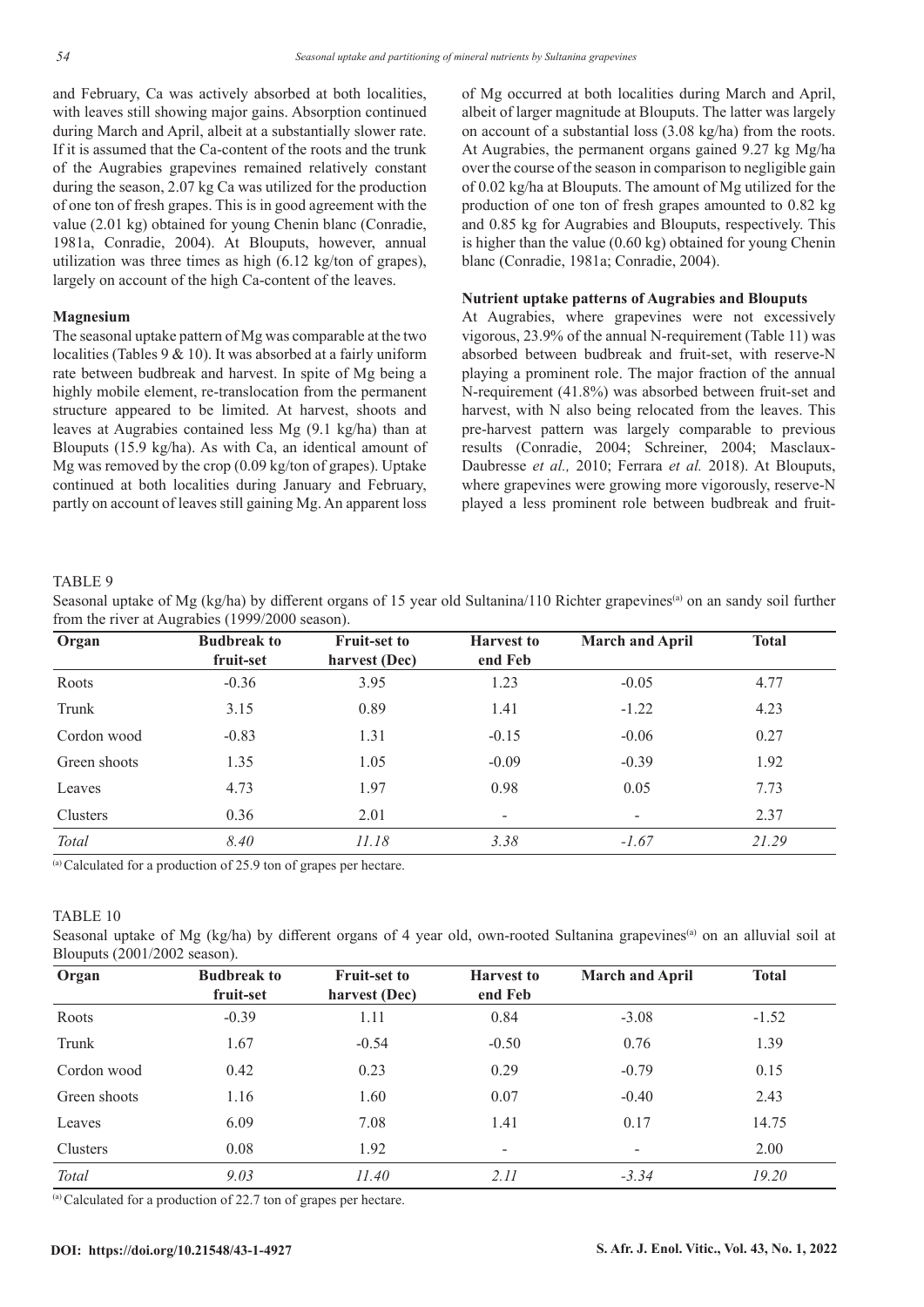## TABLE 11

Seasonal uptake patterns for different mineral nutrients as determined for Sultanina/110 Richter grapevines on an sandy soil further from the river at Augrabies (1999/2000 season).

| <b>Growth stage</b>   |        | N       |                   | P                        |                              | K                        |           | Ca      |        | Mg                       |
|-----------------------|--------|---------|-------------------|--------------------------|------------------------------|--------------------------|-----------|---------|--------|--------------------------|
|                       | $(\%)$ | (kg/ha) | $(\%)$            | (kg/ha)                  | $\left( \frac{0}{0} \right)$ | (kg/ha)                  | (%)       | (kg/ha) | $(\%)$ | (kg/ha)                  |
| Budbreak to fruit-set | 23.9   | 24.9    | 37.9              | 4.8                      | 42.9                         | 35.6                     | 33.3      | 17.9    | 39.4   | 8.41                     |
| Fruit-set to harvest  | 41.8   | 43.4    | 20.2              | 2.5                      | 41.4                         | 34.3                     | 44.3      | 23.8    | 52.5   | 11.2                     |
| Harvest to end Feb.   | 24.8   | 25.7    | 33.9              | 4.3                      | 20.2                         | 16.8                     | 18.3      | 9.9     | 15.9   | 3.4                      |
| March and April       | 8.0    | 8.3     | 8.0               | 1.0                      | $-4.5$                       | $-3.8$                   | 4.1       | 2.2     | $-7.8$ | $-1.7$                   |
| May and June          | 1.5    | 1.5     | ND <sup>(a)</sup> | $\overline{\phantom{a}}$ | ND                           | $\overline{\phantom{a}}$ | <b>ND</b> | -       | ND     | $\overline{\phantom{a}}$ |
| Total                 | 100    | 103.8   | 100               | 12.6                     | 100                          | 82.9                     | 100       | 53.8    | 100    | 21.3                     |

(a) ND=Not dectectable.

set, resulting in the N-requirement (27.3% of seasonal total) mainly being supplied by means of soil uptake. Leaves were still a major sink for N between fruit-set and harvest, with 55.7% of the annual requirement being absorbed. Because entire grapevines were not scheduled for harvesting at veraison, N-uptake could not be quantified during the ripening period. At Augrabies, however, grapevines were erroneously sampled at veraison (data not shown). Results of the veraison analyses suggested that no more than 5% of the annual requirement was absorbed between veraison and harvest, being in agreement with previous studies (Conradie, 1980; Conradie, 1986; Araujo & Williams, 1988; Conradie, 2004; Ferrara *et al.* 2018). Because shoots and leaves of the Blouputs grapevines accumulated N up to the end of February (Table 2), it is unlikely that soil-uptake of N would have slowed down between veraison and harvest. This is in agreement with results from other studies (Hanson & Howell, 1995), where up to 33% of the annual N requirement was accumulated between veraison and harvest. The vigorous grapevines at Blouputs were possibly accumulating N in shoots and leaves during the ripening period, to the detriment of the clusters.

At Augrabies, 25.7% of the annual N-requirement was absorbed from harvest to end February (Table 1). From end February to the start of leaf senescence (end April), only 8.3% of the annual N requirement was accumulated, while absorption was even less (1.5%) during May and June (end leaf-fall). In spite of the grapevines at Augrabies being harvested in December already, the relative importance of N-uptake during the post-harvest period (34.3% of annual requirement) appeared to be nearly identical to the value (34.5% of annual requirement) obtained for young grapevines in the Western Cape (Conradie, 2004). Some previous studies (Kliewer, 1971; Zapata *et al.*, 2001; Schreiner, 2004) suggested that results obtained for young grapevines, grown under a constant high supply of nutrients, will not necessarily be comparable to those from field surveys. The Augrabies results suggest that the post-harvest uptake of N is dictated by climate/length of the post-harvest period, and not by the N-supply of the growth medium. However, at Blouputs (more vigorous grapevines), only 7.6% of annual N-requirement was absorbed from harvest to the end of February (Table 2), decreasing to 2.9% during March and April, and increasing again to 6.5% during May and June (end leaf-fall). The N fraction accumulated during the postharvest period (17.0% of annual requirement) was only half as high as at Augrabies. The fact that N was accumulated less effectively in the Blouputs grapevines during the post-harvest period may have been partly responsible for reserve-N being less readily utilized between budbreak and fruit-set (Table 2). On account of the root system at Blouputs being relatively small compared to Augrabies, fine-root death may also have played a more important role at Blouputs.

At Augrabies, 37.9% of the annual P-requirement was absorbed between budbreak and fruit-set, followed by 20.2% between fruit-set and harvest (Table 11). Values of 31.9% and 40.6% were reported for Chenin blanc in sand culture, respectively (Conradie, 1981; Conradie, 2004). Active uptake during January and February accounted for 33.9% of annual the P-requirement, followed by 8.0% during March and April. In comparison to the situation in the Western Cape, where 27.5% of the annual P-requirement is absorbed during the post-harvest period (Conradie, 2004), more P appeared to be absorbed after harvest at Augrabies. At Blouputs, the major portion of the annual P-requirement (59.6%) was absorbed between budbreak and fruit-set (Table 12). Even though P-uptake was noticeable (4.7%) during January and February, a substantial loss (12.2%) occurred during March and April.

Apart from an apparent loss of K during March and April, the K-uptake pattern at Augrabies (Table 11), was comparable to that of pot-grown Chenin blanc (Conradie, 1981b; Conradie, 2004). The field-grown grapevines absorbed 15.7% of their annual K requirement during the post-harvest period, while a similar fraction (15.2%) was reported for Chenin blanc. At Blouputs, the major share of the annual K-requirement (56.3%), was absorbed from fruitset to harvest (Table 12). As in the case of P, a net loss (1.9%) occurred during the post-harvest period.

Even though grapevines at the two localities utilized vastly different amounts of Ca (Tables 8 & 9), comparable fractions were absorbed during the different growth stages (Tables 11 & 12). Approximately 32% of the annual requirement was accumulated from budbreak to fruit-set,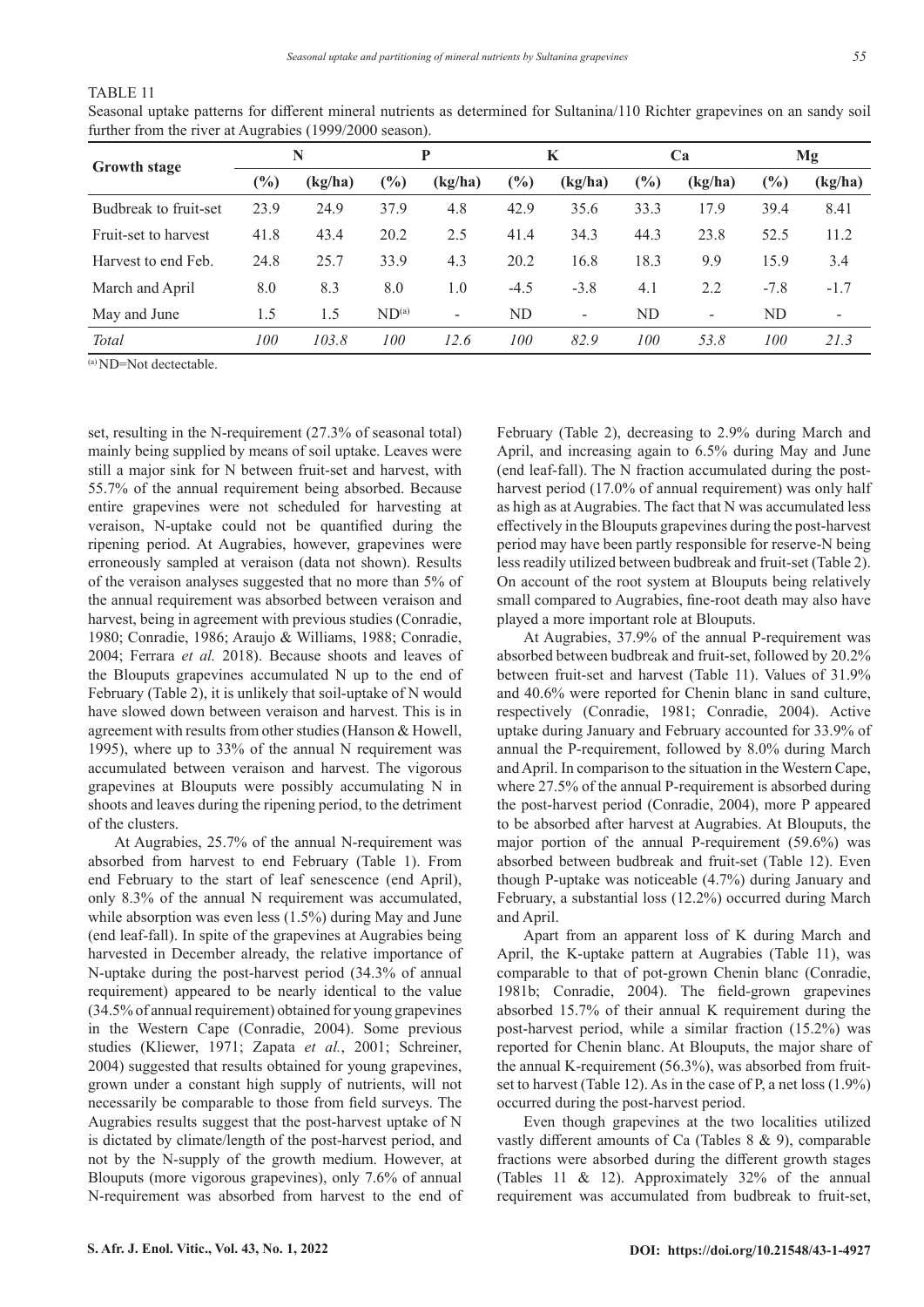## TABLE 12

Seasonal uptake patterns for different mineral nutrients as determined for own-rooted Sultanina grapevines on an alluvial soil at Blouputs (2001/2002 season).

|                       | N    |         |                   | P                        |        | K                        |        | Ca                       |                              | Mg                       |  |
|-----------------------|------|---------|-------------------|--------------------------|--------|--------------------------|--------|--------------------------|------------------------------|--------------------------|--|
| <b>Growth stage</b>   | (%)  | (kg/ha) | $\frac{10}{6}$    | (kg/ha)                  | (%)    | (kg/ha)                  | $(\%)$ | (kg/ha)                  | $\left( \frac{0}{0} \right)$ | (kg/ha)                  |  |
| Budbreak to fruit-set | 27.3 | 24.8    | 59.6              | 11.0                     | 45.6   | 36.9                     | 30.1   | 41.8                     | 47.0                         | 9.0                      |  |
| Fruit-set to harvest  | 55.7 | 50.5    | 47.9              | 8.8                      | 56.3   | 45.6                     | 45.8   | 63.7                     | 59.4                         | 11.4                     |  |
| Harvest to end Feb.   | 7.6  | 6.9     | 4.7               | 0.9                      | 3.1    | 2.5                      | 23.7   | 32.9                     | 11.0                         | 2.1                      |  |
| March and April       | 2.9  | 2.6     | $-12.2$           | $-2.3$                   | $-5.0$ | $-4.0$                   | 0.4    | 0.6                      | $-17.4$                      | $-3.3$                   |  |
| May and June          | 6.5  | 5.9     | ND <sup>(a)</sup> | $\overline{\phantom{a}}$ | ND     | $\overline{\phantom{0}}$ | ND     | $\overline{\phantom{a}}$ | ND                           | $\overline{\phantom{a}}$ |  |
| Total                 | 100  | 90.7    | 100               | 18.4                     | 100    | 81.0                     | 100    | 139.0                    | 100                          | 19.2                     |  |

(a) ND=Not dectectable.

followed by a further 45% up to harvest and 23% after harvest. A comparable fraction (21.5%) was absorbed during the post-harvest period by Chenin blanc (Conradie, 2004).

The seasonal uptake pattern of Mg was comparable up to harvest (Tables 11 & 12). During the post-harvest period, however, grapevines at Augrabies showed a net gain  $(8.1\%$ of annual requirement), in comparison to a net loss (6.4% of annual requirement) at Blouputs. A higher fraction (21.5%) was absorbed during the post-harvest period by pot-grown Chenin blanc (Conradie, 2004).

## **CONCLUSIONS**

Seasonal uptake patterns of N, P, K and Ca are similar where grapevines are not growing too vigorously in a long-season growing area, such as the Orange River Region, compared to cooler growing areas. For Mg, uptake during post-harvest period appears to be less than in cooler areas. During the long post-harvest period, nutrient uptake occured at the fastest rate during the two months immediately after harvest. On account of nutrient reserves being replenished during the post-harvest period, grapevines should be fertilized (where necessary) shortly after harvest. The annual N, P, and K requirements of well-balanced grapevines should be comparable for long-season areas and areas with shorter growing seasons.

Seasonal uptake patterns may be different for overly vigorous grapevines (usually on alluvial soils) in longseason areas. Mineral nutrients continue to be accumulated in vegetative organs (shoots & leaves) during the period immediately after harvest. In comparison to more wellbalanced plants, only half as much N may be absorbed during the post-harvest period, while P, K, and Mg may be lost. One should bear in mind, however, that amounts of N, P, K, and Mg absorbed during the post-harvest period may be underestimated in field trials on account of fine-root death. The latter seems to be a more important factor on sandier, alluvial soils than on gravelly, well-aerated soils. For Ca, where root-reserves play a less important role, the postharvest uptake pattern seems to be unaffected by grapevine vigour/soil type. Even though the annual N, P, and K requirements of vigorous grapevines in long-season growing areas will be comparable to those of more well-balanced plants, fertilizer applications should be timed differently. In order to prevent vigorous growth during the post-harvest period, N should not be applied during the first two months after harvest.

#### LITERATURE CITED

Alexander, D.M., 1958. Seasonal fluctuations in the nitrogen content of the Sultana vine. Aust. J. Agric. Res. 8, 162-178.

Araujo, F.J. & Williams, L.E., 1988. Dry matter and nitrogen partitioning and root growth of young field-grown Thompson Seedless grapevines. Vitis 27, 21-32.

Barnuud, N.N., Zerihun, A., Gibberd, M. & Bates, B., 2014. Berry composition and climate: responses and empirical models. Int. J. Biometeorol. 58, 1207-1223.

Bates, T.R., Dunst, R.M. & Joy, P., 2002. Seasonal dry matter, starch and nutrient distribution in 'Concord' grapevine roots. Hort. Sci. 37, 313-316.

Campbell, C.R., 1991. Determination of total nitrogen in plant tissue by combustion. In: Plant analysis reference procedures for the southern region of the United States. C.O. Plank (Ed.). pp. 21-23. Southern Coop. Ser. Bul. 368. Univ. of Georgia, Athens.

Conradie, W.J., 1980. Seasonal uptake of nutrients by Chenin blanc in sand culture. I. Nitrogen. S. Afr. J. Enol. Vitic. 1, 59-65.

Conradie, W.J., 1981a. Seasonal uptake of nutrients by Chenin blanc in sand culture. II. Phosphorus, Potassium, Calcium and Magnesium. S. Afr. J. Enol. Vitic. 2, 7-13.

Conradie, W.J., 1981b. Nutrient consumption by Chenin blanc grown in sand culture and seasonal changes in the chemical composition of leaf blades and petioles. S. Afr. J. Enol. Vitic. 2, 15-18.

Conradie, W.J., 1986. Utilisation of nitrogen by the grapevine as affected by time of application and soil type. S. Afr. J. Enol. Vitic. 7, 76-82.

Conradie, W.J., 1990. Distribution and translocation of nitrogen absorbed during late spring by two-year-old grapevines grown in sand culture. Am. J. Enol. Vitic. 41, 241-250.

Conradie, W.J., 1991a. Translocation and storage of nitrogen by grapevines as affected by time of application. In: Proc. Int. Symposium on Nitrogen in Grapes and Wine. J.M. Rantz (Ed.), pp. 32-42. American Society of Enology and Viticulture, Davis, CA.

Conradie, W.J., 1991b. Distribution and translocation of nitrogen absorbed during early summer by two-year-old grapevines in sand culture. Am. J. Enol. Vitic. 42, 180-190.